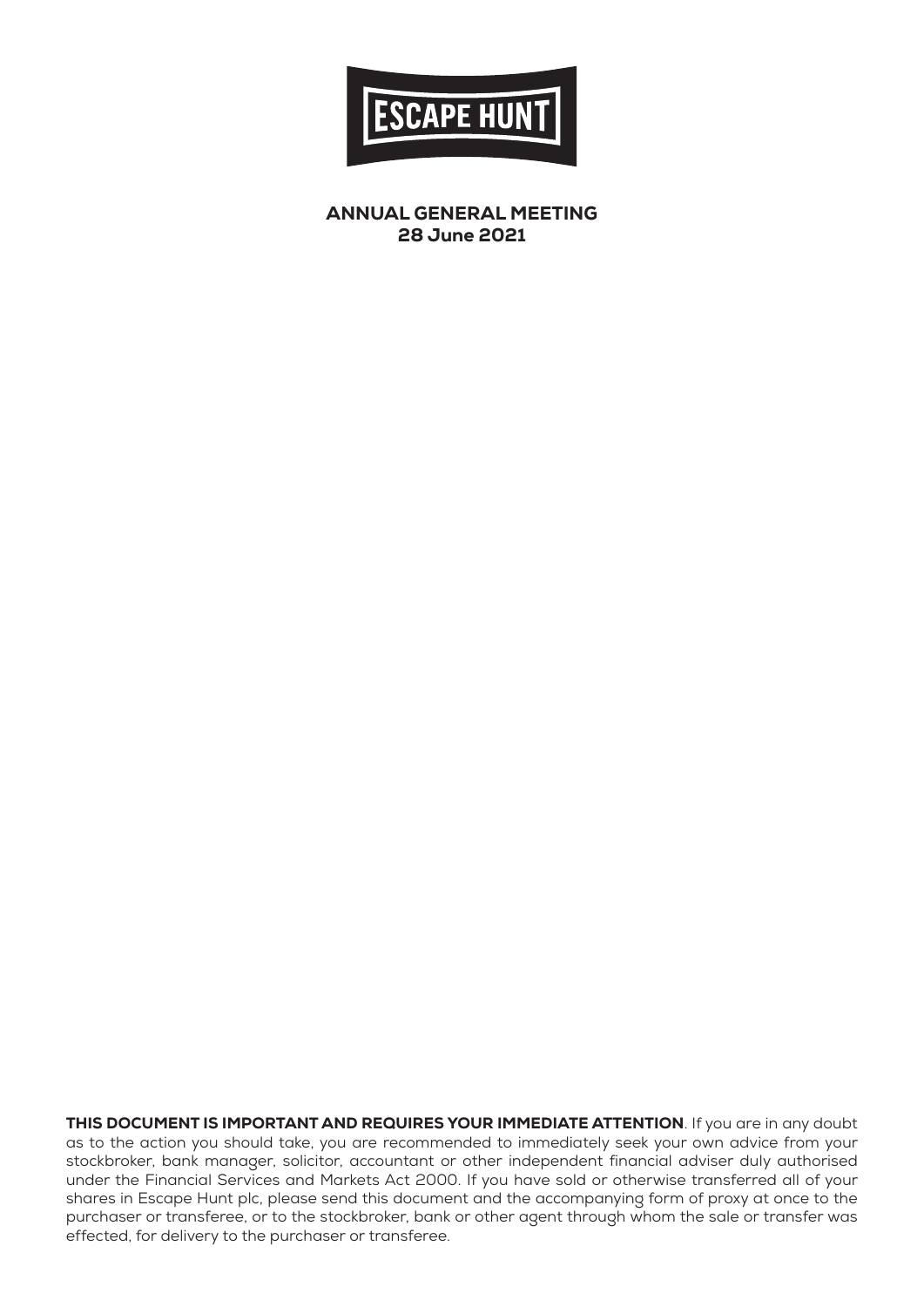### Escape Hunt plc Belmont House Station Way Crawley, England RH10 1JA

## 26 May 2021

Dear Shareholder,

I am pleased to send you details of the forthcoming annual general meeting ("AGM") of Escape Hunt plc ("Company"), together with the annual report and accounts for the financial period ended 31 December 2020.

The AGM will be held on 28 June 2021 at 10.00 a.m. at Escape Hunt, Roof Terrace, Westgate Shopping Centre, Castle Street, Oxford, OX1 1TR. The AGM Notice is set out on page 6 of this document.

The Company continues to monitor developments relating to the outbreak of Covid-19, including the related public health guidance and legislation issued by the UK Government as well as the "roadmap out of lockdown" published on 22 February 2021.

At present, it is expected that it will be possible to hold a physical Annual General Meeting and to welcome the maximum number of shareholders we are able within safety constraints and in accordance with government guidelines that will apply at the time.

However, given the constantly evolving nature of the situation, we want to ensure that we are able to adapt these arrangements efficiently to respond to changes in circumstances. On this basis, should the situation change such that we consider that it is no longer possible for shareholders to attend the meeting, we will adopt contingency plans and notify shareholders of the change via an RNS announcement as early as is possible before the date of the meeting. Any updates to the position will also be included on our website at [www.escapehunt.com/investors/](http://www.escapehunt.com/investors/). Should we have to change the arrangements in this way, it is likely that we will not be in a position to accommodate shareholders beyond the minimum required to hold a quorate meeting which will be achieved through the attendance of employee shareholders.

Shareholders intending to attend the Annual General Meeting, should this be possible, are asked to register their intention as soon as practicable (and the Company strongly encourages them to advise the Company at least 48 hours in advance of the meeting) by emailing the Company Secretary at [graham.bird@escapehunt.](mailto:graham.bird@escapehunt.com) [com.](mailto:graham.bird@escapehunt.com) Any such communication shall not provide a guarantee that admittance to the Annual General Meeting will be permitted where to do so would be in breach of rules governing public gatherings and/or the need to protect the health and safety of those already in the meeting.

Given the uncertainty around whether shareholders will be able to attend the Annual General Meeting because of tighter restrictions due to a change in the situation with the COVID-19 pandemic, we encourage all shareholders to complete and return the accompanying Form of Proxy appointing the Chair of the meeting as their proxy. This will ensure that your vote will be counted if ultimately you (or any other proxy you might otherwise appoint) are not able to attend the meeting. A proxy card is attached to this Notice and is also available on the Company's website at [www.escapehunt.com/investors/](http://www.escapehunt.com/investors/). Please note the deadline for the receipt of proxies by our registrar, Equiniti Limited, is 10.00 a.m. on 24 June 2021. Proxy appointments should be submitted in accordance with the Notes to the AGM Notice on pages 10 and 11.

All resolutions at the AGM will be decided on a poll.

Any member attending an annual general meeting has the right to ask questions in accordance with section 319A of the Companies Act 2006 and the Company must cause to be answered any such question relating to the business being dealt with at the meeting, unless to do so would interfere unduly with preparation for the meeting, involve the disclosure of confidential information, the answer has already been given on a website or it is undesirable in the interests of the Company or good order of the meeting that the question be answered.

A copy of this document is available on the Company's website at [www.escapehunt.com/investors/.](http://www.escapehunt.com/investors/) Neither the content of the Company's website nor any website accessible by hyperlinks to the Company's website is incorporated in, or forms part of, this document.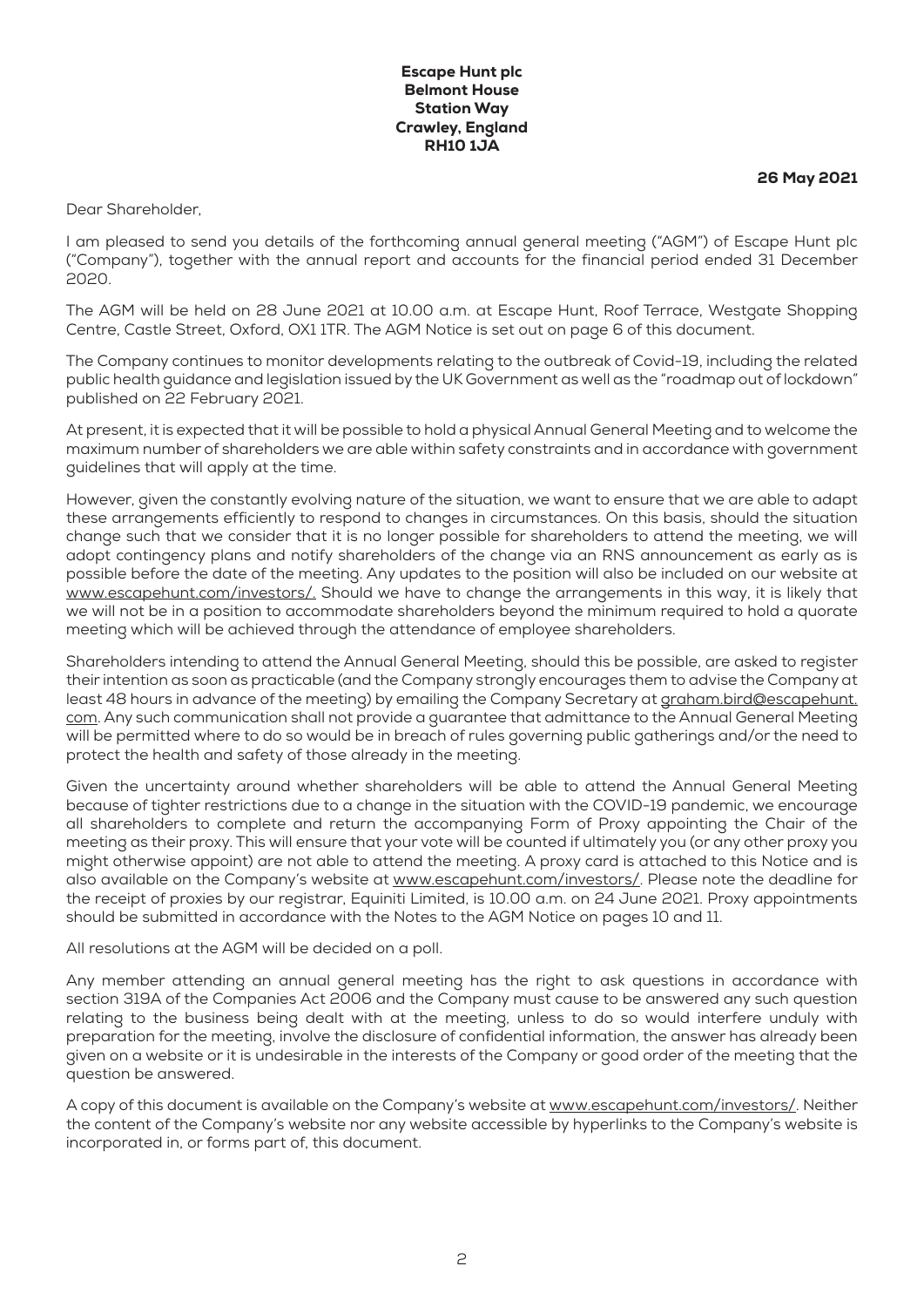The following documents are enclosed with this letter:

- Notice of AGM
- Report and Accounts
- Form of Proxy (and prepaid envelope)

#### Action to be taken

You are requested to complete and return the Form of Proxy in accordance with the instructions printed on it so that it arrives no later than 10.00 a.m. on 24 June 2021.

### Recommendation

The Board considers the resolutions to be proposed at the AGM to be in the best interests of the Company and its shareholders as a whole. The Directors unanimously recommend that you vote in favour of the resolutions as they intend to do in respect of their own beneficial holdings. In making this recommendation, any Director who is standing for reappointment abstains in relation to the resolution for his or her own reappointment and each Director abstains in relation to resolution 12.

Yours sincerely

Richard Rose Chairman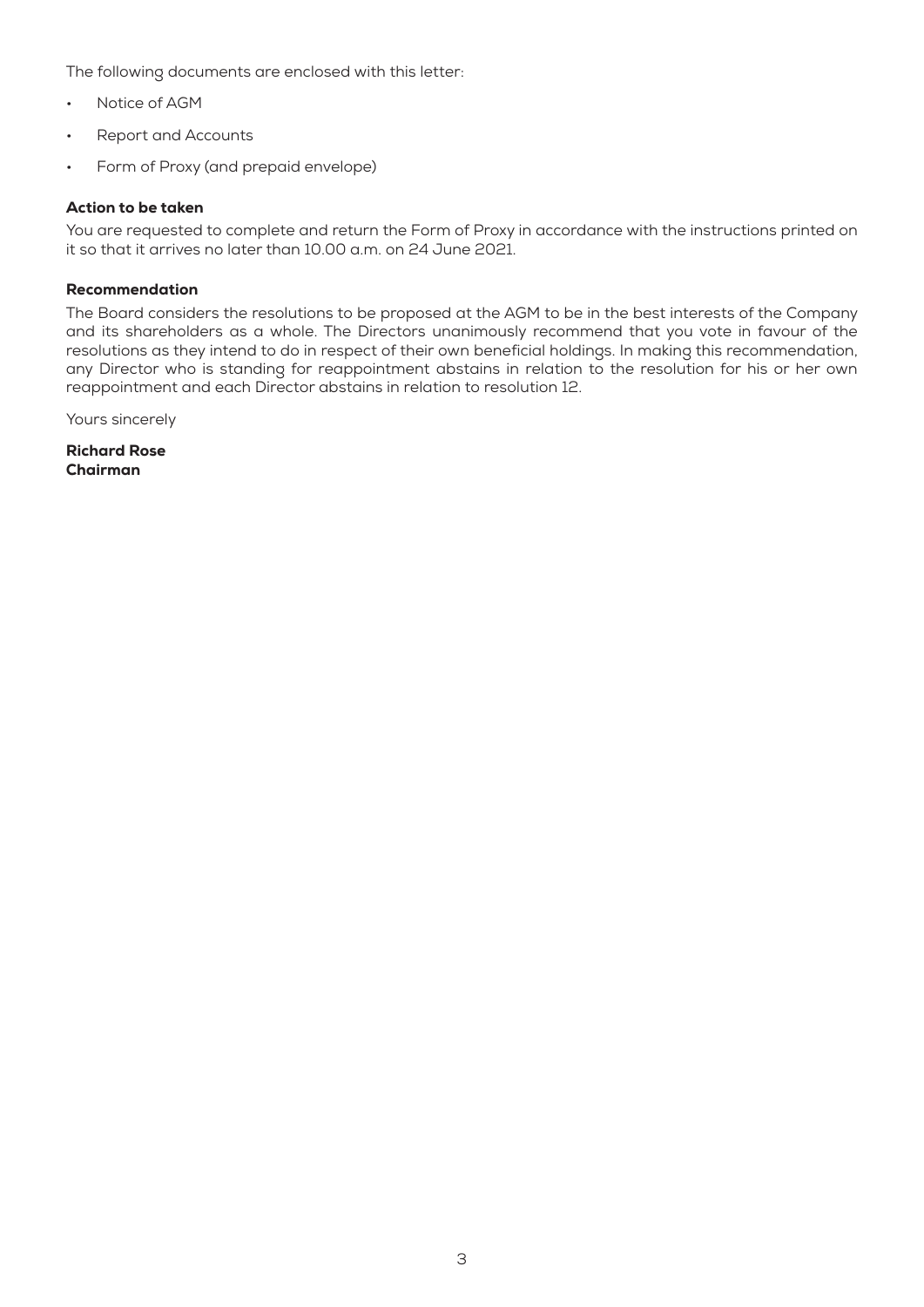## Resolutions to be proposed at the AGM

Set out below is an explanation of the resolutions set out in the Notice of AGM.

#### Resolution 1 – to receive the annual report and accounts – ordinary resolution

The Chairman will present the Annual Report and Accounts for the financial period ended 31 December 2020 to the annual general meeting. A copy of the Annual Report and Accounts accompanies this notice to shareholders.

### Resolutions 2 and 3 – appointment of auditors and auditors' remuneration – ordinary resolutions

Resolution 2 relates to the appointment of Crowe U.K. LLP as auditors of the Company to hold office until the next general meeting of the Company at which accounts are laid, expected to be the next annual general meeting of the Company.

Resolution 3 authorises the Directors to set the remuneration of the Company's auditors.

#### Resolutions 4 – 8 – re-election of Directors – ordinary resolutions

John Story was appointed as a director since the last annual general meeting and so shall retire and be proposed for re-election. In line with best practice, all of the other Directors will also retire and be proposed for re-election at the annual general meeting. Resolutions 4 – 8 seek your approval to re-elect these individuals as Directors of the Company.

All of the Directors have indicated their willingness to offer themselves for re-election. The Board, having considered the mix of skills, knowledge and experience of the Directors, confirms that each Director continues to perform his or her duties effectively, showing integrity and high ethical standards whilst maintaining sound, independent judgement in respect of all decisions taken at both Board and, where applicable, Board Committee level to ensure the Company's long term sustainable success.

#### Resolution 9 – authority to allot shares – ordinary resolution

The Companies Act 2006 provides that Directors shall only allot shares with the authority of shareholders in general meeting. The authority given to the Directors at the last annual general meeting to allot (or issue) shares pursuant to section 551 of the Companies Act 2006 expires on the date of this year's annual general meeting.

Resolution 9 will be proposed as an ordinary resolution for the renewal of the Directors' general authority to issue shares in the Company and to grant rights to subscribe for or to convert any security into shares in the Company up to an aggregate nominal amount of £369,250.38 representing approximately one third of the current issued share capital of the Company (excluding treasury shares). In addition, the resolution seeks authority for the Directors to allot shares by way of a preemptive rights issue up to an aggregate nominal amount of £369,250.38 representing a further third of the current issued share capital of the Company (excluding treasury shares). The Directors have no present intention of exercising either of these authorities.

## Resolutions 10 and 11 – disapplication of preemption rights – special resolutions

The Companies Act 2006 also provides that any allotment of new shares for cash must be made pro rata to individual shareholders' holdings, unless such provisions are disapplied under section 570 of the Companies Act 2006.

Resolution 10 will be proposed as a special resolution for the renewal of the Directors' authority to allot equity securities for cash, without first offering them to shareholders pro rata to their holdings. This authority facilitates issues made by way of rights to shareholders which are not strictly in accordance with section 561(1) of the Companies Act 2006, and authorises other allotments of shares up to a maximum aggregate nominal amount of £55,387.55, representing approximately 5 per cent. of the current issued ordinary share capital of the Company. The Directors have no present intention of exercising this authority.

Resolution 11 will be proposed as a special resolution. It will, in addition to any authority granted pursuant to resolution 10 above, give the Directors authority to allot equity securities free of preemption rights, up to a nominal value of £55,387.55, representing an additional 5 per cent. of the issued share capital, for transactions which the Board determines to be an acquisition or other specified capital investment.

The disapplication authority proposed by resolutions 10 and 11 is in line with institutional shareholder guidance and, in particular, with the PreEmption Group's Statement of Principles of 2015 (the "PreEmption Principles"). The PreEmption Principles were revised in 2015 to allow the authority for an issue of shares otherwise than in connection with a preemptive offer to be increased from 5 per cent. to 10 per cent. of the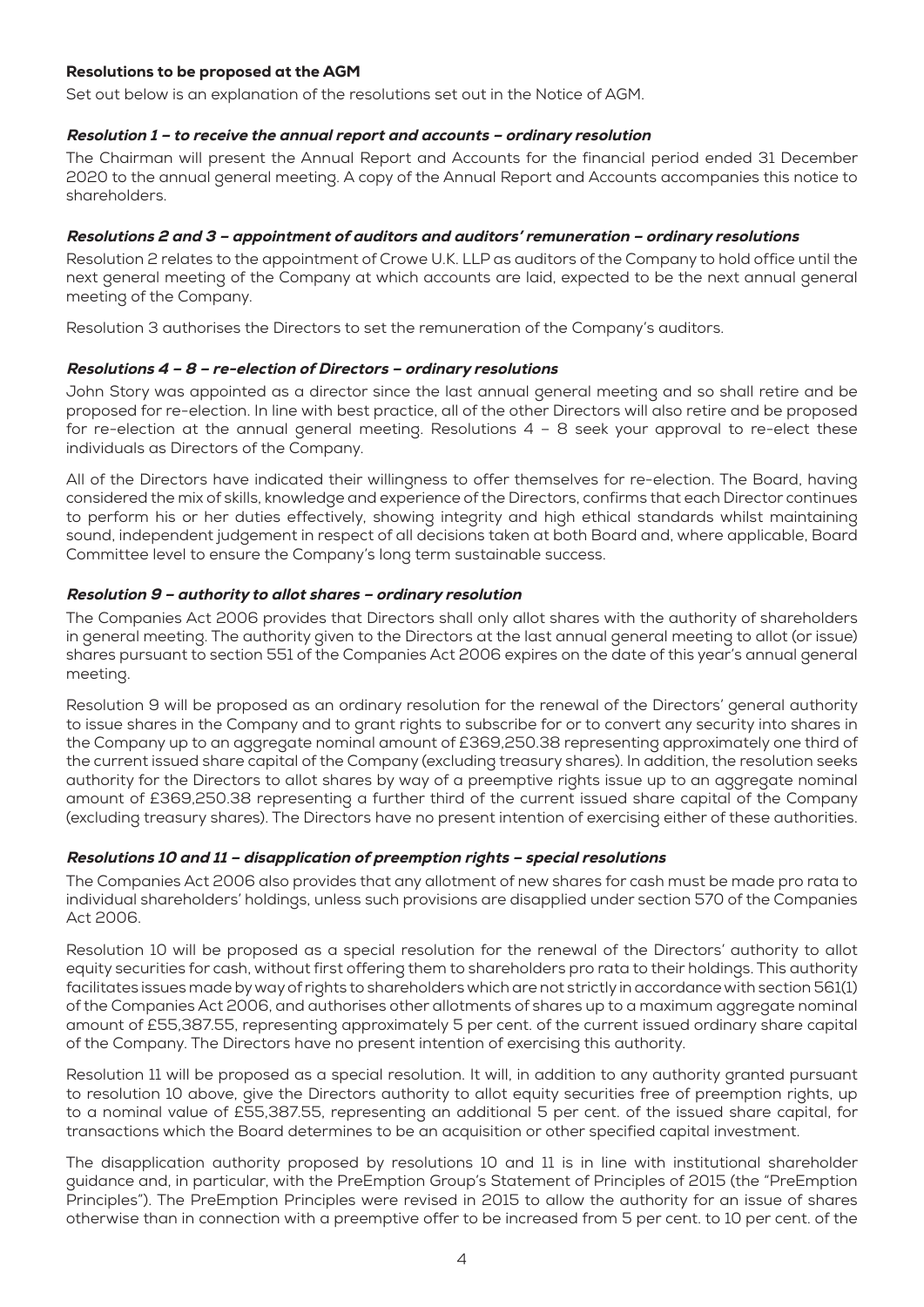Company's issued ordinary share capital, provided that the Company confirms that it intends to use the additional 5 per cent. authority only in connection with an acquisition or specified capital investment. The Board therefore confirms, in accordance with the PreEmption Principles that, to the extent that the authority in paragraph (i) of resolution 11 is used for an issue of ordinary shares in addition to the amount referred to at paragraph (ii) of resolution 10, it intends that it will only be used in connection with an acquisition or specified capital investment which is announced contemporaneously with the issue, or which has taken place in the preceding six month period and is disclosed in the announcement of the issue.

To reflect best practice, as set out in the PreEmption Group's monitoring report and template resolutions published in May 2016, resolutions 10 and 11 are proposed as two separate resolutions.

The Board also confirms, in accordance with the Preemption Principles, that it does not intend to issue shares for cash representing more than 7.5 per cent. of the Company's issued ordinary share capital in any rolling three year period other than to existing shareholders, save as permitted in connection with an acquisition or specified capital investment as described above, without prior consultation with shareholders.

The authorities granted under resolutions 9, 10 and 11 will expire at the next annual general meeting, or, if earlier, at the close of business on the date falling 15 months after the date of the annual general meeting.

## Resolution 12 – ratification of allotment of fee shares – special resolution

Resolution 12 will be proposed as a special resolution for the ratification of the allotment and issue of 89,143 Ordinary Shares of 1.25p each by the Company in respect of fee shares on 27 January 2021 for cash without the directors having sufficient authority to allot on a non-pre-emptive basis due to a misinterpretation of the treatment of the fee shares (which should have been treated as an issue of equity securities for cash). The fee shares were allotted and issued to the Company's Nominated Adviser in consideration of their professional advice rendered in respect of the placing that was undertaken by the Company in January 2021.

## Resolution 13 – purchase of own shares – special resolution

Resolution 13 will be proposed as a special resolution for the renewal of the Company's authority to purchase its own shares in the market during the period until the next annual general meeting of the Company for up to 8,862,009 Ordinary Shares, representing approximately 10 per cent. of the issued ordinary share capital of the Company. The price payable shall not be more than 5 per cent. above the average of the middle market quotation for ordinary shares as derived from the AIM Appendix to the Daily Official List of the London Stock Exchange for the 5 business days before the purchase is made and in any event not more than the higher of the price of the last independent trade and the highest current independent purchase bid on the trading venue where the purchase was carried out and not less than 1.25p per share, being the nominal value of the shares.

It is the Directors' intention only to exercise the authority to purchase the Company's shares where it would increase the earnings per share of those Ordinary Shares that are not repurchased. This power will only be used if the Directors consider that to do so would be in the best interests of shareholders generally. Save to the extent purchased pursuant to the regulations concerning treasury shares, any Ordinary Shares purchased in this way will be cancelled and the number of shares in issue will be accordingly reduced. The Company may hold in treasury any of its own Ordinary Shares that it purchases pursuant to the relevant regulations and the authority conferred by this resolution. This would give the Company the ability to reissue treasury shares quickly and cost effectively and would provide the Company with greater flexibility in the management of its capital base.

As at 25 May 2021 (the last practicable date prior to the publication of this document) options to subscribe for a total of 15,733,332 Ordinary Shares were outstanding under the Company's 2020 EMI Scheme representing 17.75 per cent of the issued share capital of the Company (excluding treasury shares) at that date and 19.73 per cent of the issued share capital of the Company (excluding treasury shares) if the authority sought by this resolution were to be exercised in full.

## Resolution 14– political donations – ordinary resolution

Resolution 14 will be proposed as an ordinary resolution to authorise the making of political donations and political expenditure. Part 14 of the Companies Act 2006 requires companies to obtain the approval of shareholders before such political donations or expenditure can be made.

Although the Company does not make what were usually regarded as political donations, it may incur expenditure on such items as sponsorship or attendance at political discussions and business liaison events organised by political parties within the UK or the EU on a nonpartisan basis in order to make them aware of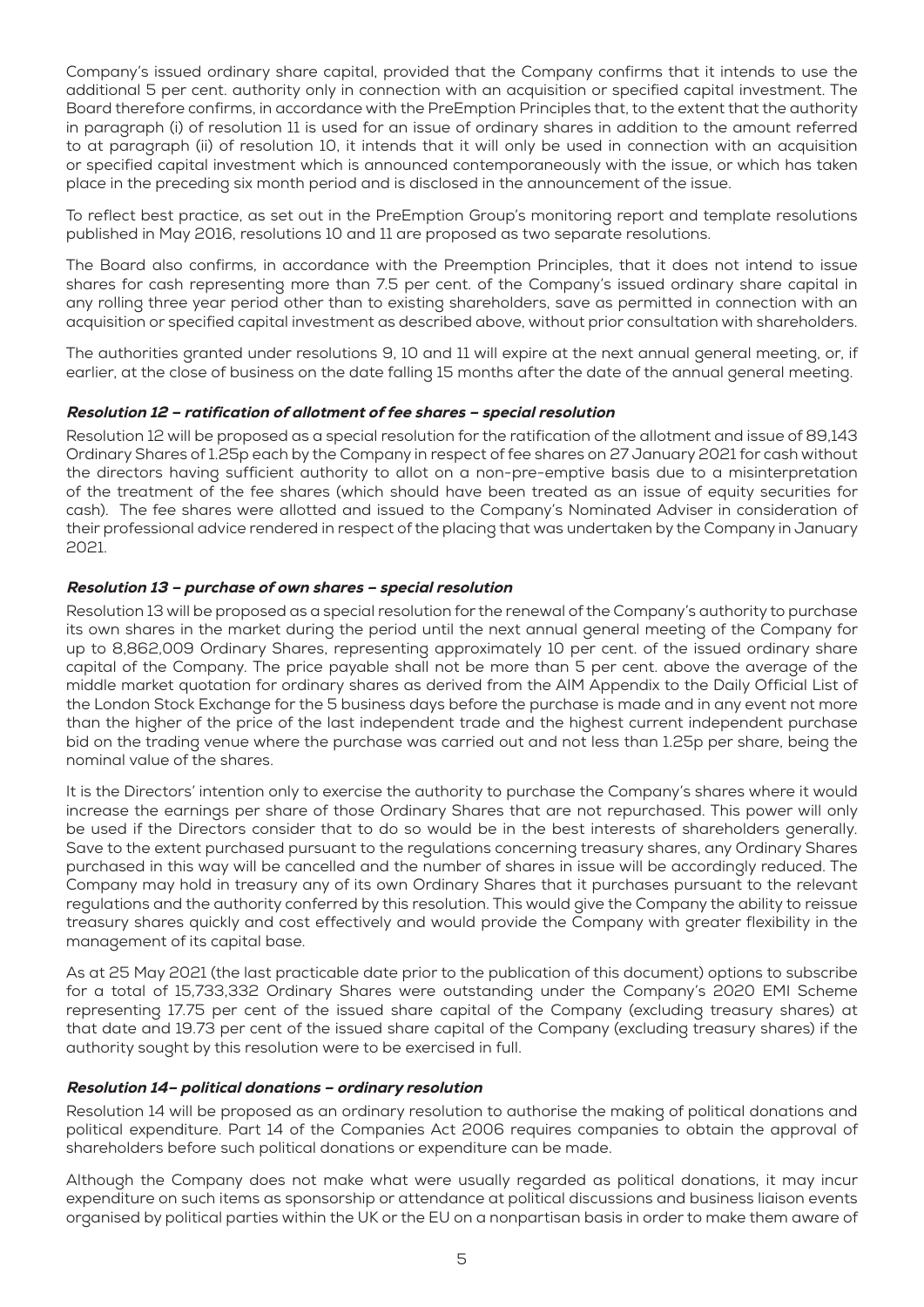industry trends and key arguments affecting our industry, as well as supporting the work of think tanks. Some of our activities may be caught by the extended definitions of the Companies Act 2006, and this resolution is being proposed on a precautionary basis to allow the Company to continue its current activities. The policy of not giving any cash contribution to political parties or independent election candidates will continue.

## Resolution 15– holding general meetings on 14 days' notice – special resolution

The Companies Act 2006 provides that the notice period for general meetings for traded companies is 21 clear days unless shareholders approve a shorter notice period, which cannot be less than 14 clear days. The Company is not a traded company pursuant to the Companies Act 2006. However, it has chosen to put resolution 15 to shareholders to comply with the UK Corporate Governance Code and best practice.

Resolution 15 will be proposed as a special resolution to authorise the calling of general meetings of the Company (other than an annual general meeting) on not less than 14 clear days' notice.

The authority granted by this resolution 15 (if passed) will be effective until the next annual general meeting of the Company. It is the Directors' intention not to call a general meeting on less than 14 working days' notice unless there is a need for urgency and the shorter notice period is not intended to be used as a matter of routine.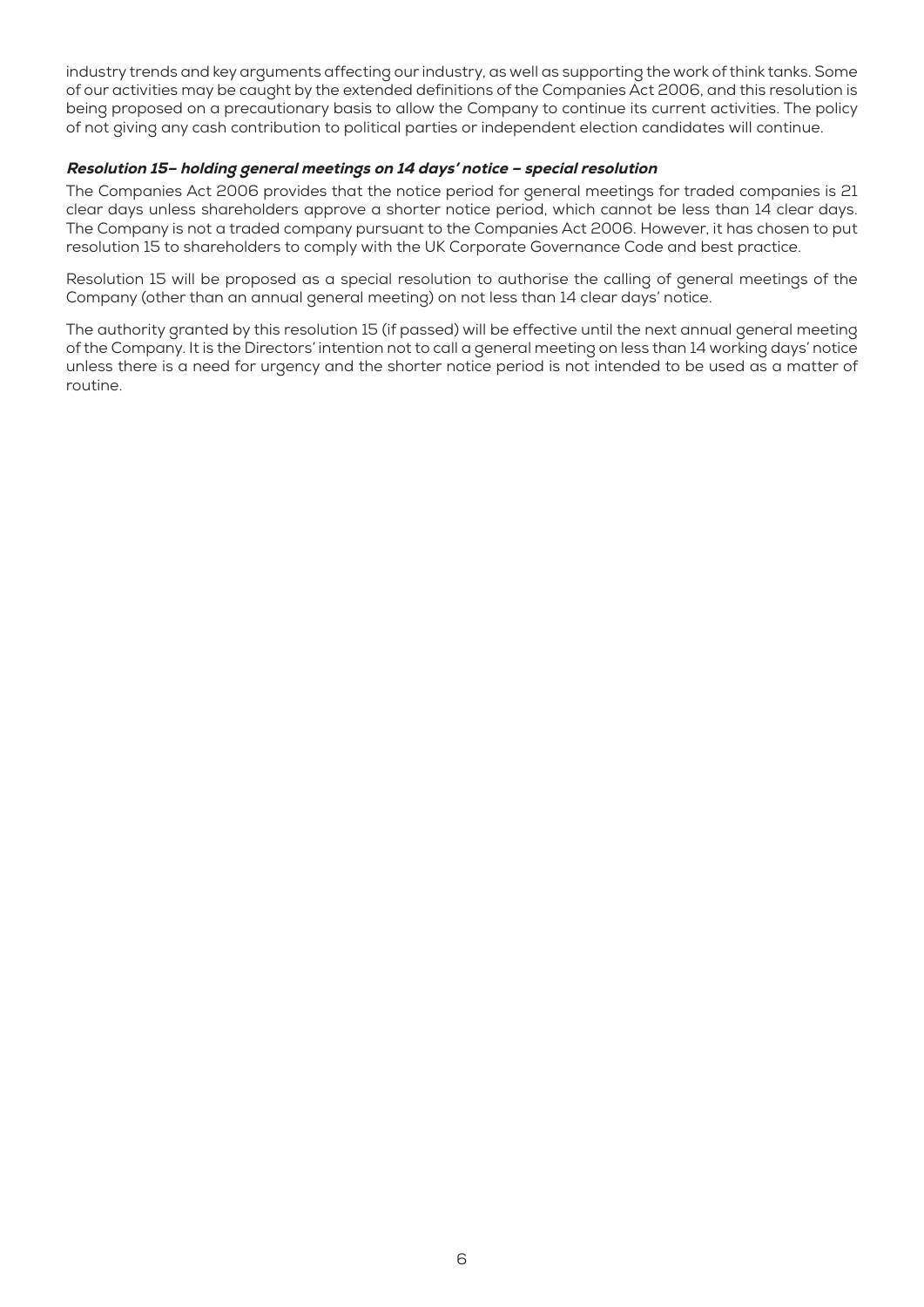## ESCAPE HUNT PLC

(Registered in England and Wales with number 10184316)

# ("Company")

# NOTICE OF ANNUAL GENERAL MEETING

NOTICE IS HEREBY GIVEN that the annual general meeting of the Company will be held at 10.00 a.m. on 28 June 2021 at Escape Hunt, Roof Terrace, Westgate Shopping Centre, Castle Street, Oxford, OX1 1TR for the following purposes:

## Ordinary Business

- 1. To receive and adopt the accounts for the year ended 31 December 2020, together with the Reports of the Directors and of the Auditors thereon.
- 2. To appoint Crowe U.K. LLP as auditors to the Company, to hold office until the end of the next general meeting at which accounts are laid before the Company.
- 3. To authorise the Directors to determine the remuneration of the auditors of the Company.
- 4. To re-elect John Story, who was appointed since the last annual general meeting, as a Director.
- 5. To re-elect Karen Bach as a Director.
- 6. To re-elect Richard Harpham as a Director.
- 7. To re-elect Richard Rose as a Director.
- 8. To re-elect Graham Bird as a Director.

To transact any other ordinary business of the Company.

#### Special Business

As special business, to consider and if thought fit pass the following resolutions which will be proposed as to resolutions 9 and 14 as ordinary resolutions and as to resolutions 10, 11, 12, 13 and 15 as special resolutions:

- 9. (i) THAT, subject to and in accordance with Article 7 of the Articles of Association of the Company, the board be and it is hereby generally and unconditionally authorised pursuant to section 551 of the Companies Act 2006 (in substitution for any existing authority to allot shares) to allot shares in the Company and to grant rights to subscribe for or to convert any security into shares in the Company up to an aggregate nominal amount of £369,250.38 provided that such authority shall expire at the end of the next annual general meeting of the Company after the passing of this resolution (or, if earlier, at the close of business on 28 September 2022), save that the Company may, before such expiry, make an offer or agreement which would or might require such shares to be allotted or rights to subscribe for or convert securities into shares to be granted after such expiry, and the board may allot shares and grant rights to subscribe or convert securities into shares in pursuance of such offer or agreement as if the authority conferred by this resolution had not expired, and further,
	- (ii) THAT, the board be and it is hereby generally and unconditionally authorised to exercise all powers of the Company to allot equity securities (within the meaning of section 560 of the said Act) in connection with a rights issue in favour of ordinary shareholders where the equity securities respectively attributable to the interests of all ordinary shareholders are proportionate (as nearly as may be) to the respective numbers of ordinary shares held by them up to an aggregate nominal amount of £369,250.38 provided that this authority shall expire at the end of the next annual general meeting of the Company after the passing of this resolution (or, if earlier at the close of business on 28 September 2022), save that the Company may, before such expiry, make an offer or agreement which would or might require equity securities to be allotted after such expiry and the board may allot equity securities in pursuance of such an offer or agreement as if the authority conferred hereby had not expired.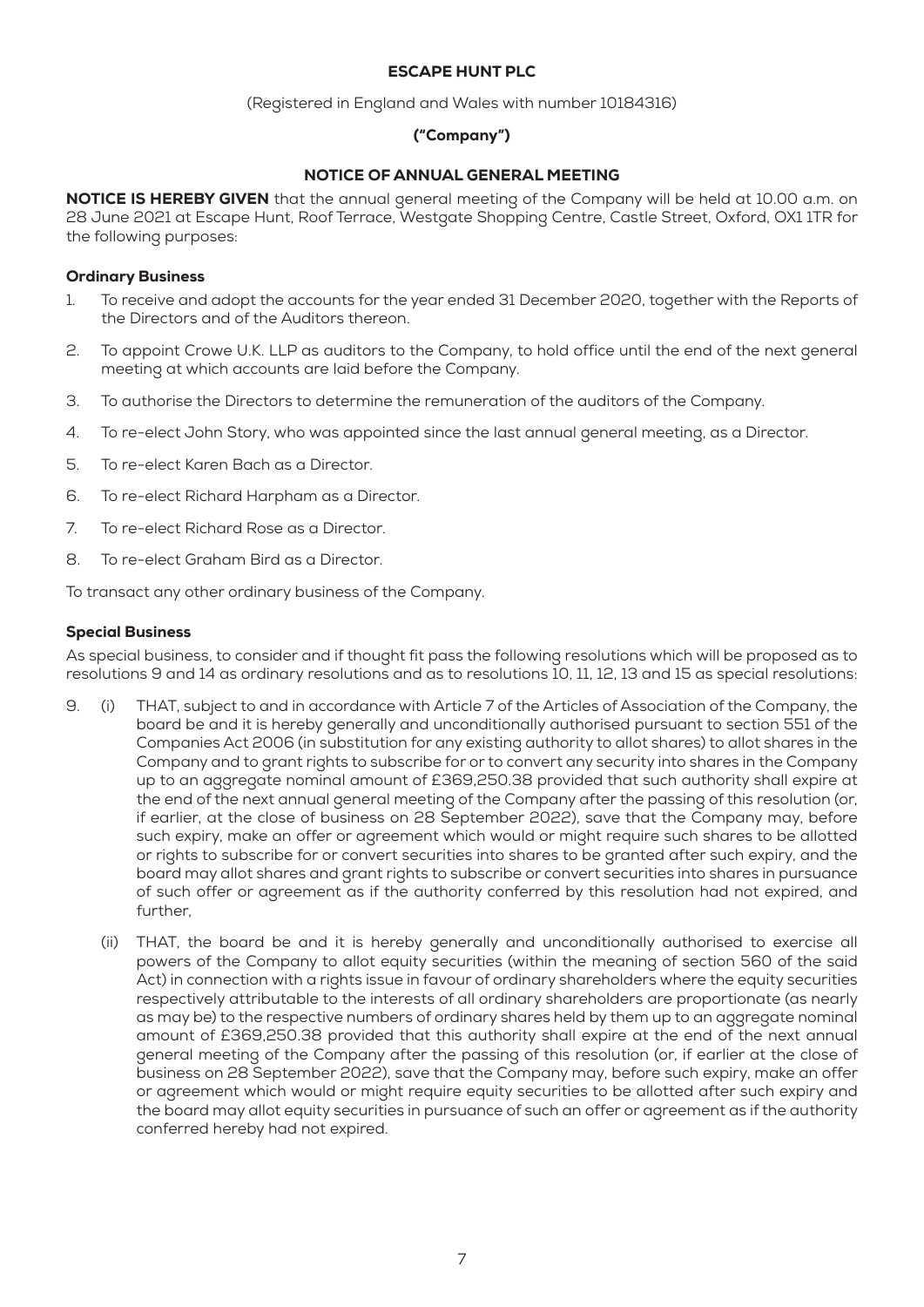- 10. THAT, if resolution 9 as set out in the notice of this meeting is passed and in accordance with Article 7 of the Articles of Association of the Company, the board be authorised pursuant to section 570 of the Companies Act 2006 to allot equity securities (as defined in section 560 of said Act) for cash under the authority given by that resolution and/or to sell ordinary shares held by the Company as treasury shares for cash as if section 561(1) of the said Act did not apply to any such allotment or sale, such authority to be:
	- (i) in connection with or pursuant to an offer by way of rights, open offer or other preemptive offer to the holders of shares in the Company and other persons entitled to participate therein in proportion (as nearly as practicable) to their respective holdings, subject to such exclusions or other arrangements as the Directors may consider necessary or expedient to deal with fractional entitlements or legal or practical problems under the laws of any territory or the regulations or requirements of any regulatory authority or any stock exchange in any territory; and
	- (ii) otherwise than under paragraph (i) above, up to a nominal amount of £55,387.55,

such authority to expire at the end of the next annual general meeting of the Company (or, if earlier, at the close of business on 28 September 2022) but in each case, prior to its expiry, the Company may make offers, and enter into agreements, which would, or might, require equity securities to be allotted (and treasury shares to be sold) under any such offer or agreement as if the authority had not expired.

- 11. THAT, if resolution 10 as set out in the notice of this meeting is passed and in accordance with Article 7 of the Articles of Association of the Company, the board be authorised pursuant to section 570 of the Companies Act 2006 in addition to any authority granted under resolution 10 as set out in the notice of this meeting to allot equity securities (as defined in section 560 of said Act) for cash under the authority given by that resolution and/or to sell ordinary shares held by the Company as treasury shares for cash as if section 561(1) of the said Act did not apply to any such allotment or sale, such authority to be:
	- (i) limited to the allotment of equity securities or sale of treasury shares up to a nominal amount of £55,387.55; and
	- (ii) used only for the purposes of financing (or refinancing, if the authority is to be used within six months after the original transaction) a transaction which the board of the Company determines to be an acquisition or another capital investment of a kind contemplated by the Statement of Principles on Disapplying PreEmption Rights most recently published by the PreEmption Group prior to the date of this notice,

such authority to expire at the end of the next annual general meeting of the Company (or, if earlier, at the close of business on 28 September 2022) but in each case, prior to its expiry, the Company may make offers, and enter into agreements, which would, or might, require equity securities to be allotted (and treasury shares to be sold) under any such offer or agreement as if the authority had not expired.

- 12. THAT the allotment and issue by the Company of 89,143 Ordinary Shares of 1.25p each in respect of fee shares on 27 January 2021 for cash without the Directors having sufficient authority to allot on a non-pre-emptive basis be and is hereby ratified and approved and that, in accordance with section 239 of the Companies Act 2006, any and all breaches of the directors' duties committed as a result of and in connection with such allotment and issue and the correction thereof, be and are hereby ratified and approved.
- 13. THAT the Company be generally and unconditionally authorised, pursuant to section 701 of the Companies Act 2006, to make market purchases (as defined in section 693(4) of the Companies Act 2006) of up to 8,862,009 Ordinary Shares of 1.25p each in the capital of the Company (being approximately 10 per cent of the current issued ordinary share capital of the Company) on such terms and in such manner as the Directors of the Company may from time to time determine, provided that:
	- (i) the amount paid for each share (exclusive of expenses) shall not be more than the higher of (1) five per cent above the average of the middle market quotation for the five business days before the date on which the contract for the purchase is made, and (2) an amount equal to the higher of the price of the last independent trade and highest current independent bid as derived from the trading venue where the purchase was carried out or less than 1.25p per share; and
	- (ii) the authority herein contained shall expire at the end of the annual general meeting of the Company to be held in 2022 or on 28 September 2022, whichever is earlier, provided that the Company may, before such expiry, make a contract to purchase its own shares which would or might be executed wholly or partly after such expiry, and the Company may make a purchase of its own shares in pursuance of such contract as if the authority hereby conferred had not expired.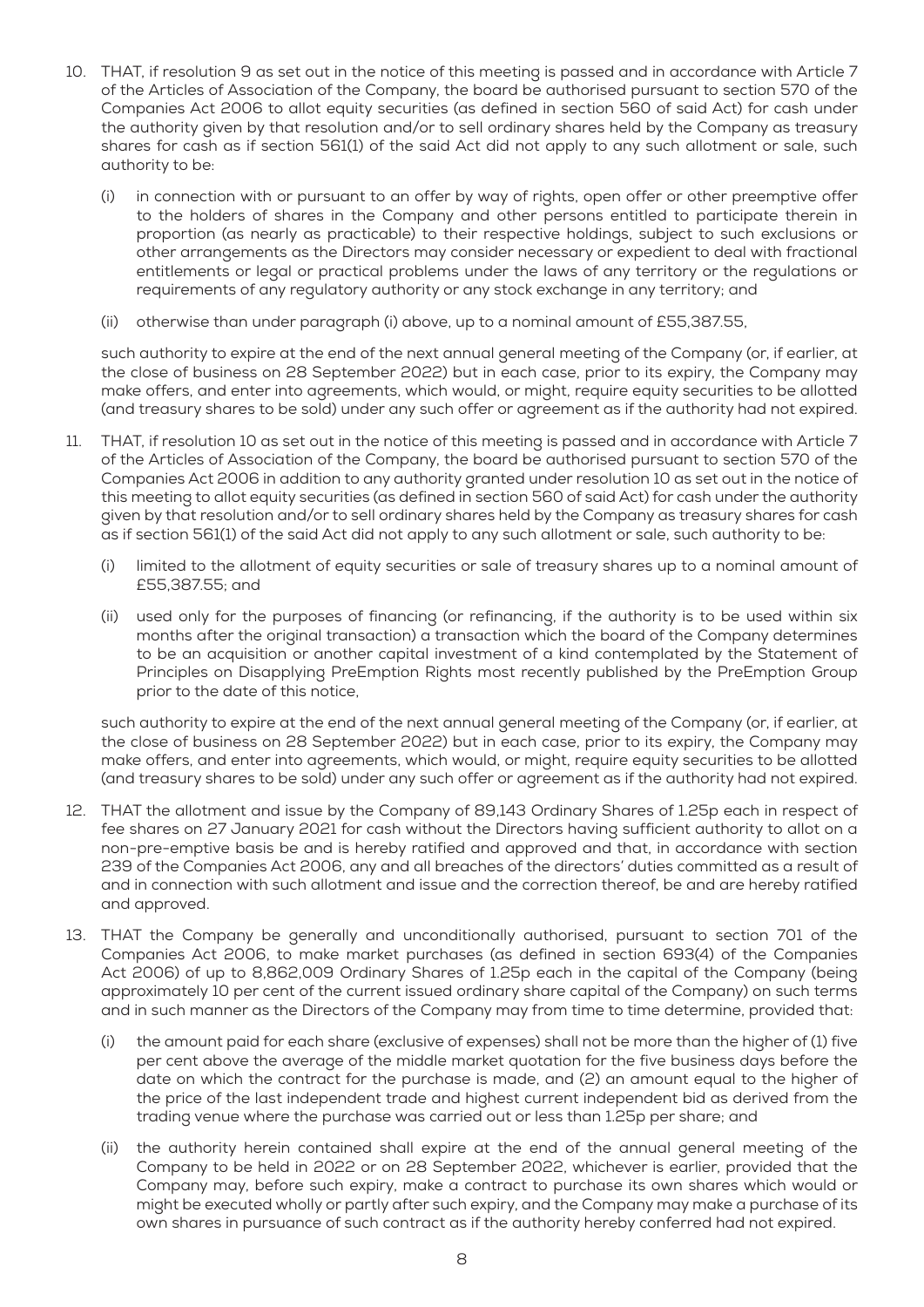- 14. THAT the Company be authorised to make donations to political parties, to independent election candidates and to political organisations and to incur political expenditure (in each case as defined in Part 14 of the Companies Act 2006) not exceeding £20,000 in total during the period of one year beginning with the date of the 2021 annual general meeting.
- 15. THAT a general meeting of the Company, other than an annual general meeting, may be called on not less than 14 clear days' notice.

Dated: 26 May 2021 Registered Office: Belmont House Station Way **Crawley** England RH10 1JA

By Order of the Board Graham Bird Company Secretary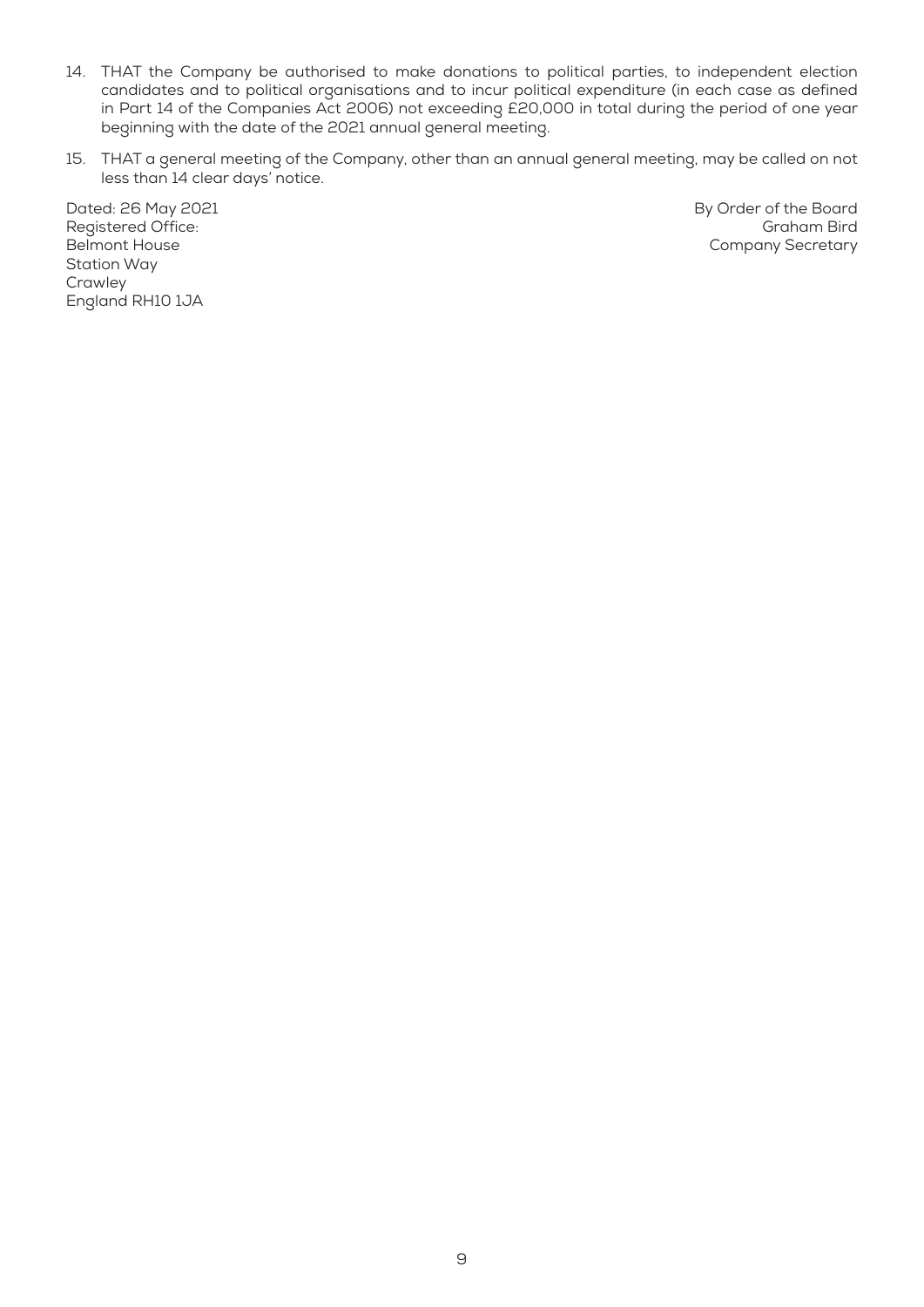#### Notes:

- 1. The Company continues to monitor developments relating to the outbreak of Covid-19, including the related public health guidance and legislation issued by the UK Government as well as the "roadmap out of lockdown" published on 22 February 2021. At present, it is expected that it will be possible to hold a physical Annual General Meeting and to welcome the maximum number of shareholders we are able within safety constraints and in accordance with government guidelines that will apply at the time.
- 2. However, given the constantly evolving nature of the situation, we want to ensure that we are able to adapt these arrangements efficiently to respond to changes in circumstances. On this basis, should the situation change such that we consider that it is no longer possible for shareholders to attend the meeting, we will adopt contingency plans and notify shareholders of the change via an RNS announcement as early as is possible before the date of the meeting. Any updates to the position will also be included on our website at [www.escapehunt.com/investors/](http://www.escapehunt.com/investors/). Should we have to change the arrangements in this way, it is likely that we will not be in a position to accommodate shareholders beyond the minimum required to hold a quorate meeting which will be achieved through the attendance of employee shareholders.
- 3. Shareholders wishing to attend the meeting, should this be possible, are asked to register their attendance as soon as practicable by emailing the Company Secretary at [graham.bird@escapehunt.com](mailto:graham.bird@escapehunt.com). Rules around capacity at the venue and changes in health and safety requirements may mean shareholders cannot ultimately attend the meeting.
- 4. Given the uncertainty around whether shareholders will be able to attend the Annual General Meeting, whether because the capacity at the venue does not allow for safety reasons related to COVID-19 restrictions or due to a change in the situation with the COVID-19 pandemic, we recommend that all shareholders appoint the Chair of the meeting as proxy. This will ensure that your vote is counted even if attendance at the meeting is restricted or you or any other proxy you might appoint are unable to attend in person.
- 5. The return of a completed proxy form will not prevent a member attending the Annual General Meeting and voting in person if the member wishes to do so, should this be permitted under applicable COVID-19 restrictions.
- 6. Any member entitled to attend and vote at the annual general meeting is entitled to appoint one or more proxies (who need not be a member of the Company) to vote instead of the member.
- 7. In order to be valid, any form of proxy and power of attorney or other authority under which it is signed, or a notarially certified or office copy of such power or authority, must reach the Company's Registrars, Equiniti Limited, Aspect House, Spencer Road, Lancing, West Sussex BN99 6DA, not less than 48 hours (excluding any part of a day which is a nonworking day) before the time of the meeting or of any adjournment of the meeting.
- 8. The right of members to vote at the annual general meeting is determined by reference to the register of members. As permitted by Regulation 41 of the Uncertificated Securities Regulations 2001, shareholders (including those who hold shares in uncertificated form) must be entered on the Company's share register at 6:30 p.m. on 24 June 2021 in order to be entitled to attend and vote at the annual general meeting. Such shareholders may only cast votes in respect of shares held at such time. Changes to entries on the relevant register after that time shall be disregarded in determining the rights of any person to attend or vote at the meeting.
- 9. Copies of the service contracts and letters of appointment of each of the Directors will be available for inspection by members on request. Requests should be sent by email to [graham.bird@escapehunt.com](mailto:graham.bird@escapehunt.com).
- 10. Biographical details of each Director who is being proposed for reappointment or reelection by shareholders, including their membership of Board committees, are set out in the accounts for the year ended 31 December 2020, on pages 25 and 26.
- 11. Pursuant to regulation 41 of the Uncertificated Securities Regulations 2001, the Company specifies that in order to have the right to attend and vote at the meeting (and also for the purpose of calculating how many votes a person entitled to attend and vote may cast), a person must be entered on the register of members of the Company by no later than 6:30pm on 24 June 2021. Changes to entries on the register of members after this time shall be disregarded in determining the rights of any person to attend or vote at the meeting.

CREST members who wish to appoint a proxy or proxies through the CREST electronic proxy appointment service may do so by using the procedures described in the CREST Manual (available via www.euroclear. com). CREST Personal Members or other CREST sponsored members, and those CREST members who have appointed a service provider(s), should refer to their CREST sponsor or voting service provider(s), who will be able to take the appropriate action on their behalf.